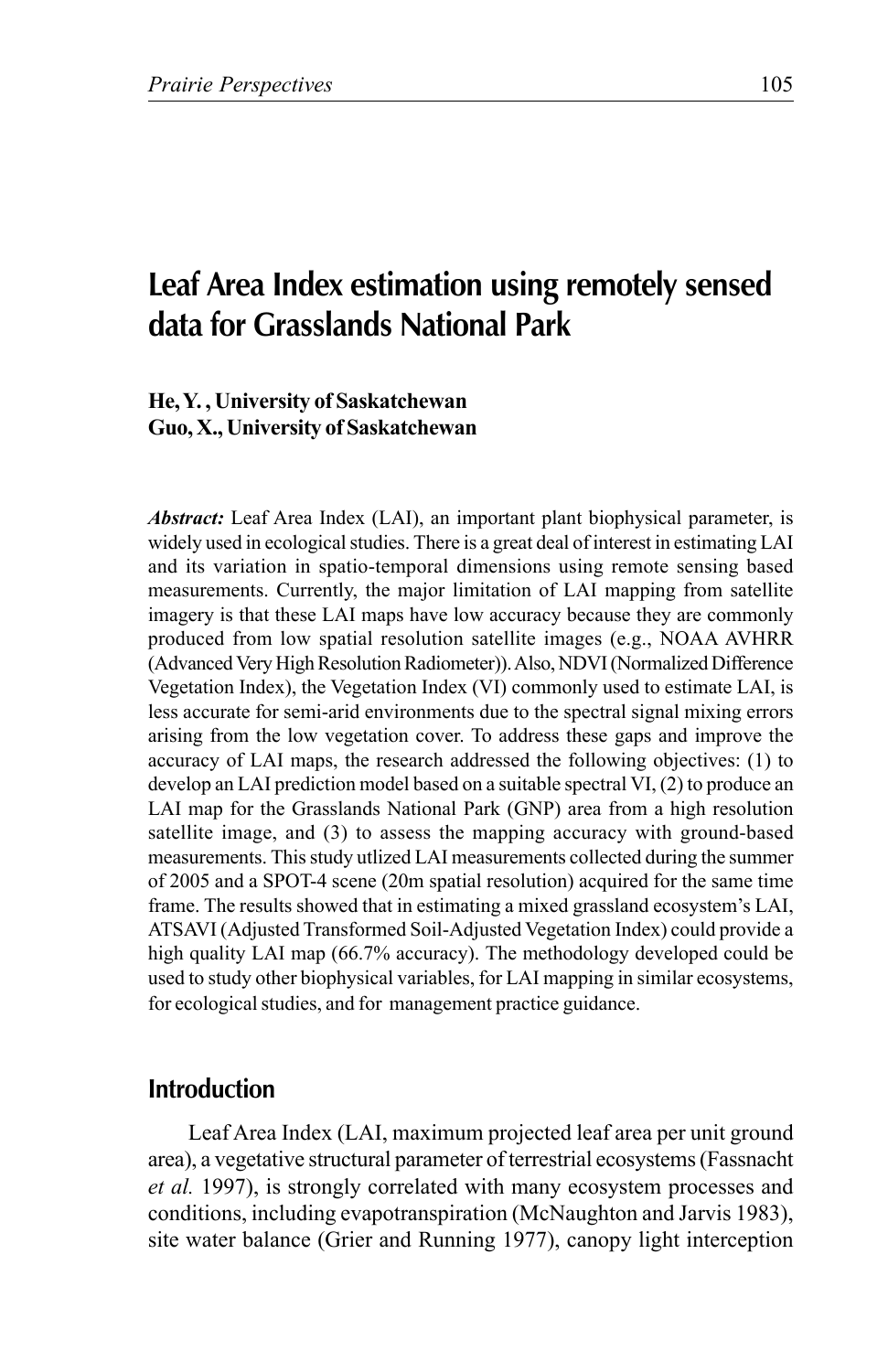(Pierce and Running 1988; Fassnacht et al. 1994), above-ground net primary production (Gholz 1982), and total net primary production (Gower *et al*. 1992). Precise knowledge of LAI in large areas is necessary as input to models of carbon and nitrogen cycling, surface hydrology, net primary productivity, land use change, and land surface climate (Running *et al*. 1989). However, direct measures of canopy structure are extremely laborintensive, and LAI estimation over large spatial extents is challenging. Remote sensing techniques, particularly with the use of satellite images, may offer a practical means to measure and understand the LAI variation at landscape or higher scales (Running *et al*. 1989).

The fact that reflectance measurements offer the opportunity for "scaling up" from the plot level to larger areas has produced sustained interest over the last three decades in investigations of the radiometric properties of canopies and their relationships to various plant parameters (Perry and Lautenschlager 1984; Friedl *et al*. 1994). Early spectroradiometer measurements of visible and infrared energy identified a strong correlation between the red and near-infrared (NIR) transmittance ratio and measured LAI (Jordan 1969). Chlorophyll absorbs red light energy, therefore, plant leaves have relatively low transmittance (and reflectance) of red energy. In contrast, plant cell walls scatter near-infrared energy, resulting in relatively high near-infrared transmittance and reflectance (Gates *et al*. 1965). These findings suggested that a scanning sensor may provide spectral measurements that are strongly related to the amount of leafy biomass or LAI (Tucker 1979). Subsequently, significant efforts have been made to estimate vegetation parameters in a spatially complete manner (Curran and Williamson 1986) from empirical algorithms relating LAI to spectral vegetation indices (VI) derived from red and NIR reflectance (Turner *et al*. 1999).

While numerous studies have shown a strong relationship between vegetation parameters and VI, these studies have also noted that observed relationships are highly site dependent (Friedl *et al*. 1994). For LAI estimation, the diversity of the suggested LAI–VI algorithms demonstrated a major limitation of the VI approach (Qi *et al*. 2000). These equations differ not only in mathematical form (e.g., linear, power, exponential), but also in their empirical coefficients, which primarily depend on the vegetation type of interest. Studies have been conducted on croplands (Wiegand et al. 1979; Asrar *et al*. 1984), grasslands (Friedl *et al*. 1994; Goetz 1997), shrublands (Law and Waring 1994), coniferous forests (Running *et al*. 1986; Spanner et al. 1994, Chen and Cihlar 1996), broadleaf forests (Badwar *et al*. 1986; Fassnacht *et al*. 1997), and mixed vegetation types (White *et al*. 1997). Red–NIR VI typically increases over an LAI range from 0 to about 3–5 before an asymptote is reached. Therefore, to use the VI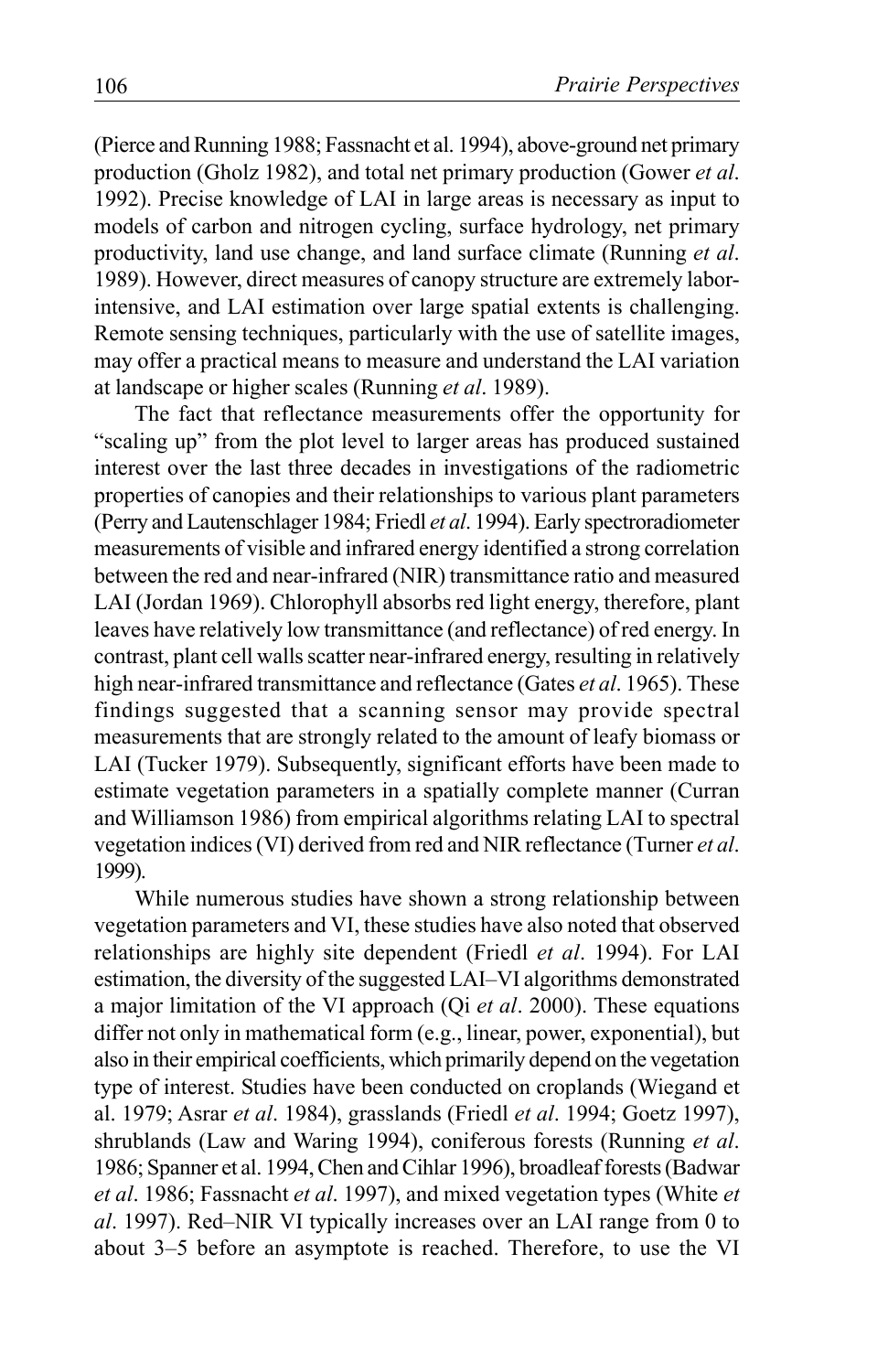approach, an LAI–VI equation must be established for each vegetation type, which requires substantial LAI measurements and corresponding remote sensing data.

Another limitation of VI is its sensitivity to the non-vegetation related factors such as soil background properties (e.g., Huete 1989; Qi et al. 1993), atmospheric conditions (e.g., Kaufman 1989; Vermote et al. 1990), topography (Holben and Justice 1980; Pinter et al. 1987), and the bidirectional nature of surfaces (Kimes et al. 1985; Deering 1989; Roujean et al. 1992; Burgess and Pairman 1997). Studies have shown that the effects from soil background variations and atmospheric conditions may be minimized by developing improved vegetation indices (Huete 1988; Clevers 1989).

Zhang (2005) investigated the relationships between LAI and satellite data in the mixed grasslands and found that several vegetation indices were highly correlated with LAI in the mixed grassland. Our study continues the investigation of the ability of satellite data to accurately estimate LAI in the mixed grassland ecosystem of Saskatchewan, Canada. The objectives are to develop algorithms for mapping LAI from high resolution satellite imagery and to provide a high quality LAI map with an assessment of its accuracy using ground measurements. The LAI map could, for example, be applied in the development of grassland ecological models and fire management strategies.

# **Materials and Methods**

### **Study Area and Ground Data Collection:**

This study was conducted at Grasslands National Park (GNP) in southern Saskatchewan. GNP is located within the mixed grass prairie biome, within the Great Plains. This biome is a transitional zone between tall grass and short grass prairie (Bragg 1995). The Park consists of two blocks, West and East, totaling approximately 906.5 sq. km. Approximately 340 mm of precipitation is received annually, the majority of which is received in the growing season (May – September). The 1971-2000 mean annual temperature was 3.4°C; the highest mean monthly temperature  $(18.5^{\circ}C)$  is in July and the lowest mean monthly temperature (-13.6°C) is in January (data downloaded from Val Marie Southeast weather station, Environment Canada 2000). The soils in the study area are brown chernozemic clay loam soils (Saskatchewan Soil Survey 1992). The GNP consists of upland, slopeland, and valley grasslands, and the dominant native grasses are June grass (*Koeleria gracilis*), needle-and-thread grass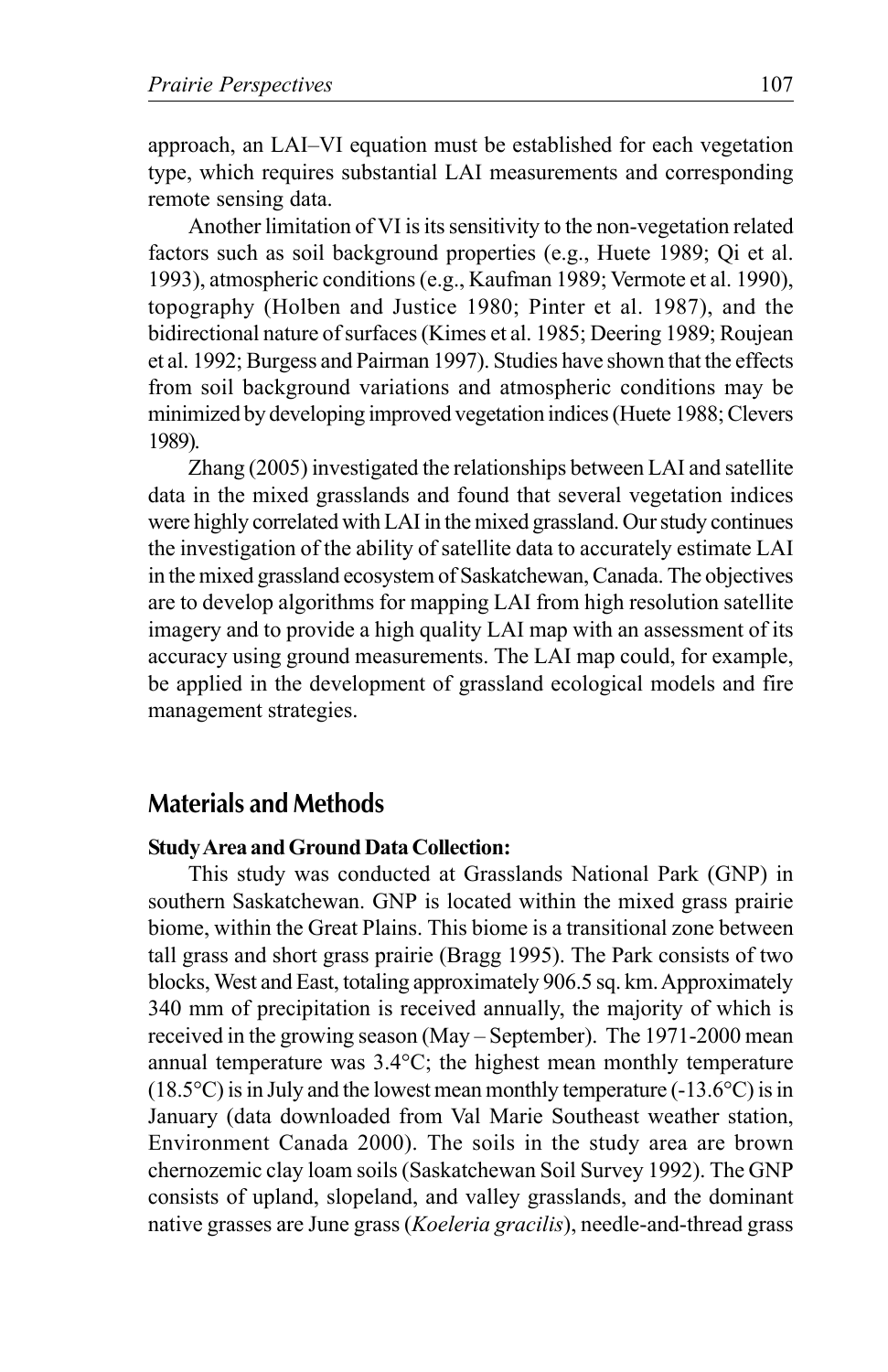

*Figure 1: The study area: Grasslands National Park and surrounding pastures, southern Saskatchewan, Canada, located at the international boundary of Canada and the United States. The Park is composed of two blocks: East and West. The 60 sites used in this study are located in the West block, and are marked with different symbols as shown in the legend.*

(*Stipa comata*), blue grama (*Bouteloua gracilis*), and western wheat grass (*Agropyron smithii*). In addition, invading weed grass species, forbs and shrubs are also widely distributed in the study area. The study sites in the West block of the GNP were in dense and sparse vegetation patches.

A total of 60 randomly selected sampling sites were visited during June of 2005 (Figure 1). These sites included native grass species (e.g., Grama, Needlegrass and Wheatgrass), invasive grass species (e.g., Smooth brome grass and Crested wheat grass), forb species (e.g., Sweet clover), and shrubs (e.g., Snowberry and Silver sage), distributed over the upland, slope land, and valley areas. Each sampling site was dominated by one type of vegetation community. At each of these sites, field sampling was conducted along two 100m transects, perpendicular to each other; one ran north-south and the other east-west. Along each of the 100 m transects, LAI measurements were collected using a LiCor-LAI-2000 Plant Canopy Analyzer (LiCor Inc., Lincoln, Nebraska) with a sampling resolution interval of 10m, for a total of 20 measurements per site. Each LAI measurement was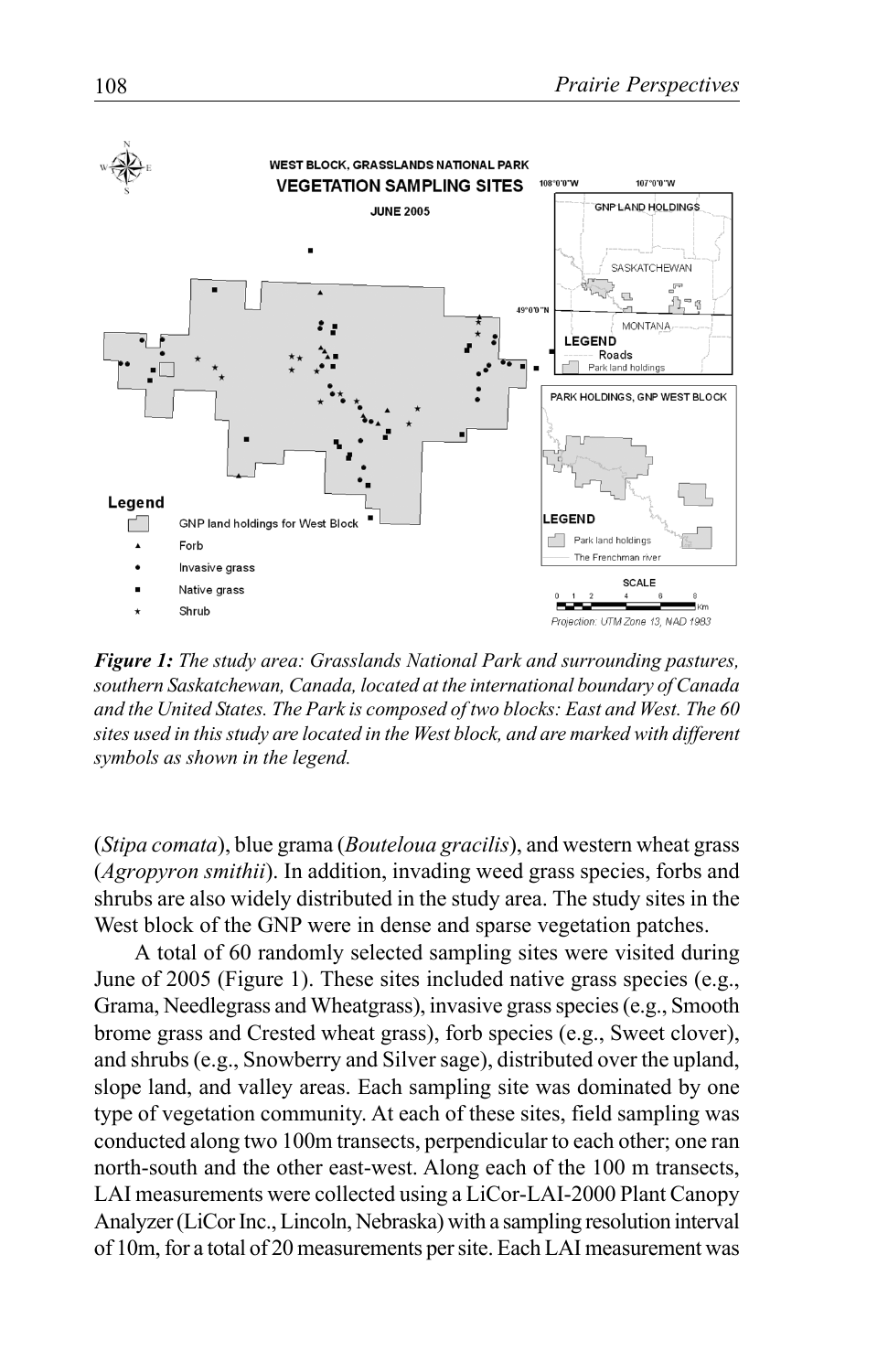comprised of one above-canopy reading followed by 9 below-canopy readings within two minutes to avoid atmospheric variation. These (20) measurements of LAI in a site were then averaged to provide an LAI value for the site. The LAI discussed in this paper is a canopy area index or plant area index. The geo-referenced coordinates for each of the site centres were determined with a 6m accuracy using a handheld Geographic Positioning System (GPS). The transect locations were permanently marked on the ground and these coordinates were later digitized into the Park's GIS data layers.

#### **Remotely Sensed Data Acquisition and Processing:**

A single SPOT 4 HRV image (Path 37, Row 26) for the study area was acquired for the date of June 22, 2005 (timed about half-way through the ground truth data collection). The satellite image was processed for geometric and radiometric corrections using PCI Geomatica V. 9.1. An accuracy of 0.3 RMS or better (representing approximately 6m or less error on the earth's surface) was ensured in the geometric correction process. Topography distortions were corrected using a Digital Elevation Model (DEM) obtained from the Park's GIS database. Atmospheric and radiometric corrections were conducted based on the improved dark object image subtraction method of Chavez et al. (1991). After correction, the digital number (DN) values were converted to reflectance values.

After preprocessing the image, RDVI (Renormalized Difference Vegetation Index; Roujean and Breon 1995) and ATSAVI (Adjusted Transformed Soil-Adjusted Vegetation Index; Baret et al. 1992) were derived from the NIR and Red bands to estimate LAI:

$$
RDVI = \frac{\rho_{800} - \rho_{670}}{\sqrt{\rho_{800} + \rho_{670}}}
$$
(1)

$$
ATSAVI = \frac{a(\rho_{NIR} - a\rho_{Red} - b)}{a\rho_{NIR} + \rho_{Red} - ab + X(1 + a^2)}, X = 0.08
$$
 (2)

RDVI is a hybrid index between DVI (Difference Vegetation Index) and NDVI (Normalized Difference Vegetation Index), and combines the advantages of DVI for low vegetation coverage and NDVI for high vegetation coverage (Haboudane et al. 2004). The ATSAVI index was developed to consider the actual gain (a) and intercept (b) values of the soil line and an adjustment factor X, which is set to minimize background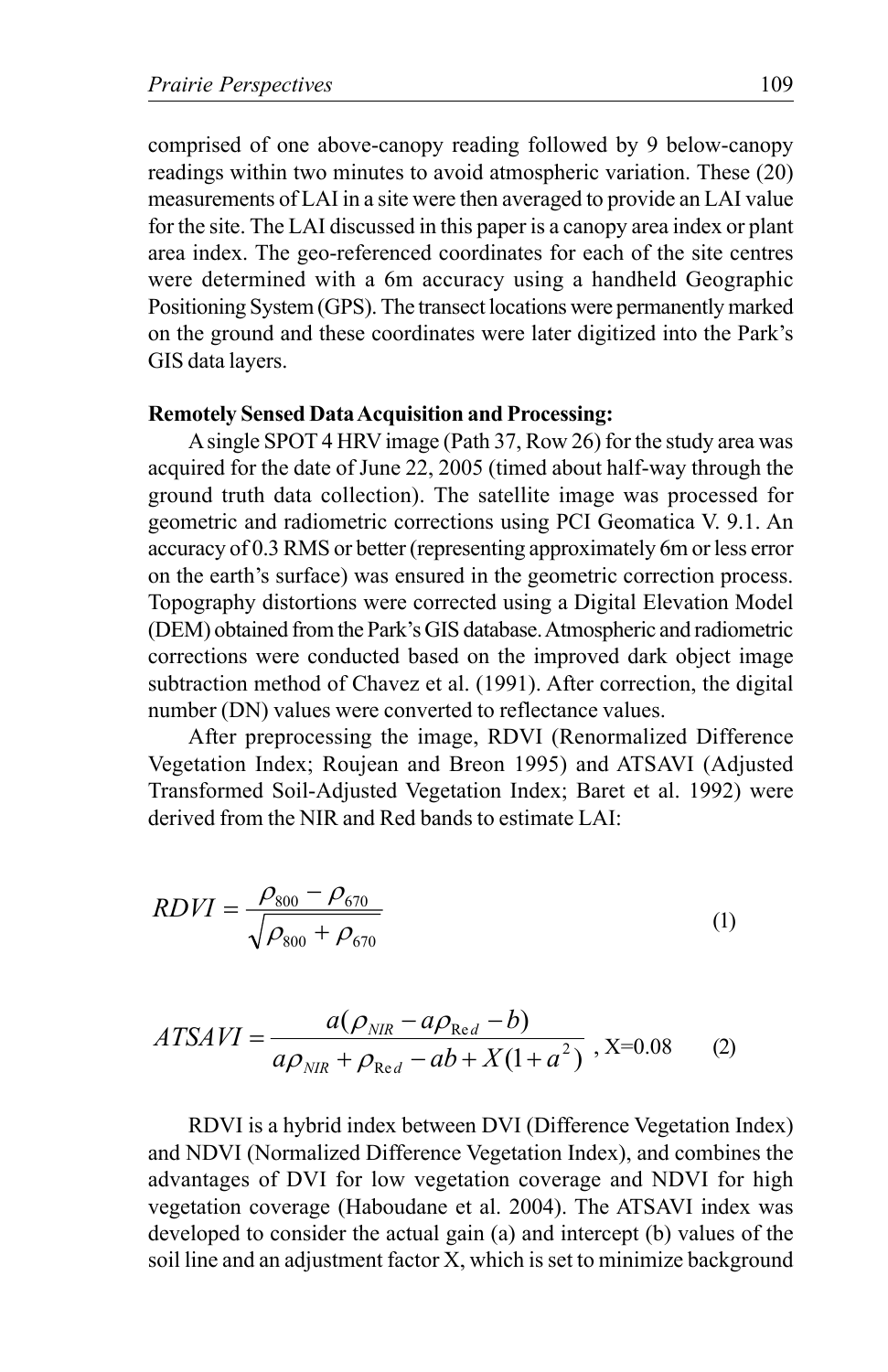effects  $(X = 0.08$  in the original paper by Baret and Guyot 1991). Therefore, these two indices have strong theoretical bases to estimate LAI in locations with soil background variations. In addition, these two indices have been demonstrated to be good LAI indicators when using ground hyperspectral data in the same study region (He et al. 2006). Therefore this study tested ATSAVI and RDVI to estimate LAI. In order to match remote sensing data with LAI values for each site, we extracted and averaged the pixel data along the perpendicular transects within the sites, thus, the average LAI of a vegetation community was compared with the average VI derived from pixels representing that same vegetation community.

### **LAI Map Development and Evaluation:**

Forty of the 60 sites were used to build the linear regression models between VI and LAI, and the remaining 20 sites were used to evaluate the models. The models have been validated by Jack-Knife cross validation. This Jack-Knife validation approach is implemented by withholding one sample and building the regression model using the data from the remaining samples. The process of removing one sample from the dataset was repeated until all samples had been withheld. Root mean squared error (RMSE) and map accuracy (MA) have been calculated to evaluate the models' accuracy for mapping LAI. The RMSE and MA can be computed as:

$$
RMSE = \sqrt{\frac{1}{n} \sum_{i=1}^{n} (x_i - \hat{x}_i)^2}
$$
 (3)

$$
MA = (1 - \frac{RMSE}{\frac{1}{n} \sum_{i=1}^{n} x_i}) \times 100.00
$$
 (4)

where n is 20 (sites), i is each site sequence, is measured LAI and  $\hat{x}_i$  is LAI calculated from the regression model. The LAI map was developed using the regression model with the highest levels of accuracy.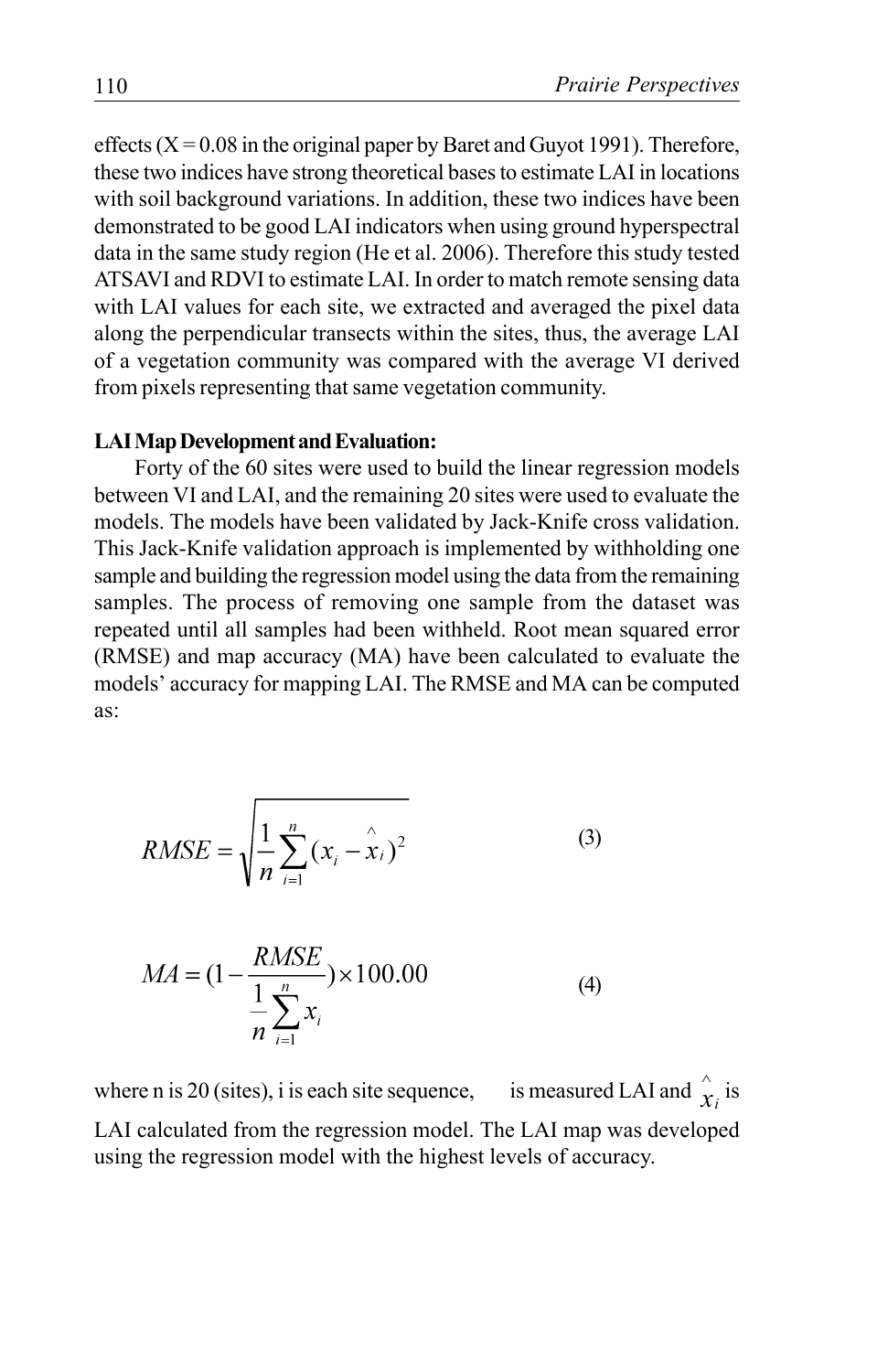# **Results and Discussions**

### **LAI Data:**

*Table 1: LAI descriptive statistics.*

| Number of sites | Mean LAI |      |      |      | Range LAI   Min. LAI   Max. LAI   Std. Deviation |
|-----------------|----------|------|------|------|--------------------------------------------------|
| 60              | 0.25     | 3.41 | 0.44 | 3.85 | 0.59                                             |

The standard deviation of 0.59 and the large range for LAI (0.44 - 3.85) demonstrates the spatial variation of the grassland land cover at the different sites. At the Park, the high LAI values (3.85) are generally seen in areas with invading grasses, forbs and shrubs, and lower LAI values (0.44) occur in the badlands or the salt valleys. The study shows that the LAI value averages to 1.25 for the mixed grassland, indicating the presence of low vegetation cover.

#### **Relationships Between Vegetation Indices and LAI:**

Forty sites were chosen to build regression models to assess the relationships between the two VIs (RDVI and ATSAVI) (Figure 2). Note that the two points which appear to be outliers are valid points representing high vegetation density in the invading grassland and shrub sites. Regression results demonstrated quite strong relationships between LAI and the two vegetation indices; the ATSAVI and RDVI model  $r^2$  values were almost the same, with 0.64 and 0.63, respectively. The results are consistent with another study from the same area (Zhang 2005). In Zhang's study (2005), the ATSAVI is the second best LAI indicator, explaining 51% of LAI variation. The strong relationships between VIs (ATSAVI and RDVI) and LAI also demonstrate that the amounts of components such as litter



*Figure 2: Regressions between LAI and the vegetation indices (RDVI and ATSAVI).*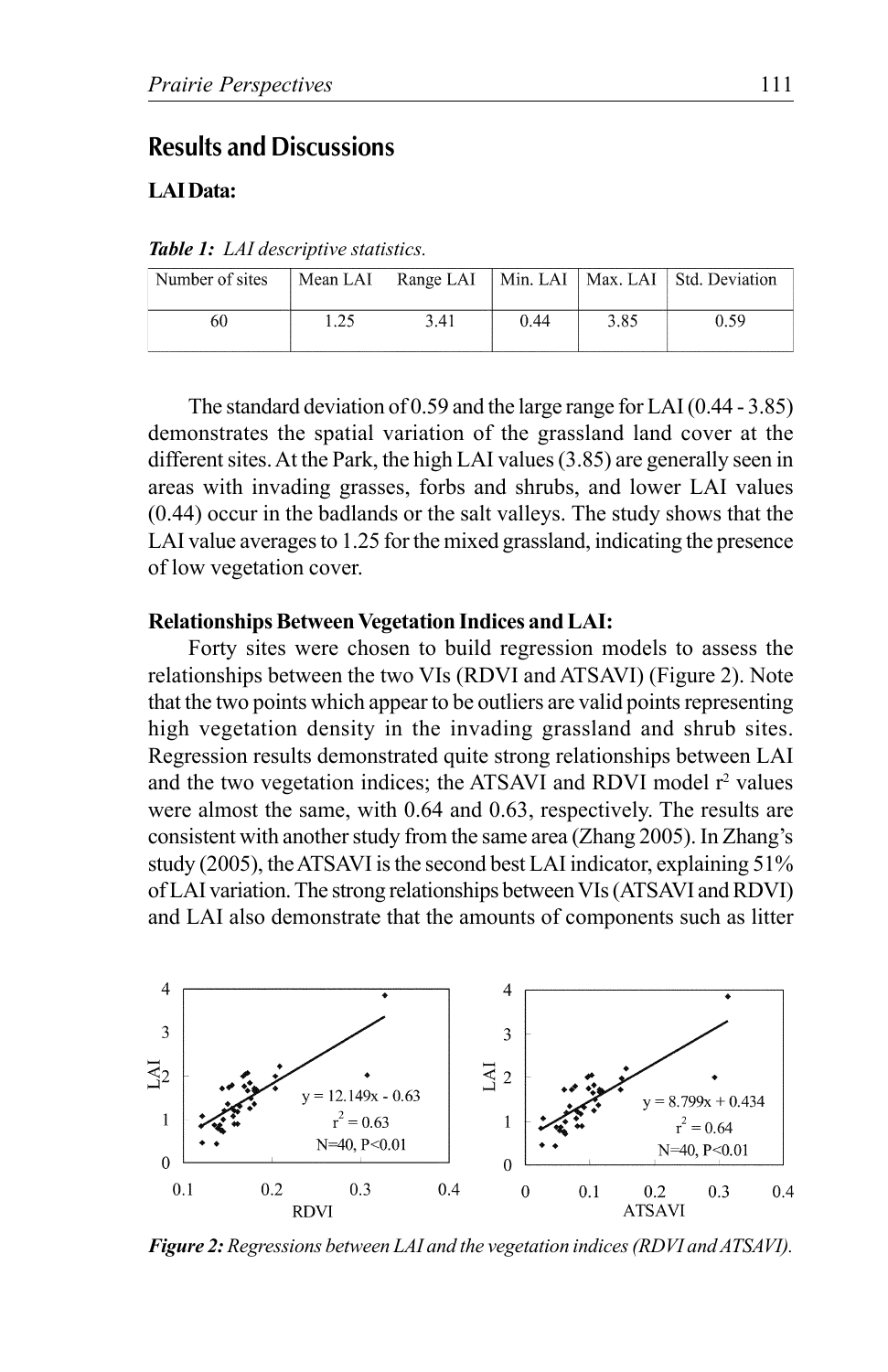

*Figure 3: The relationships between measured LAI and estimated LAI.*

and bare ground have little effect on the relationships when used with the selected indices. Since the 40 sites also include different terrains and plant communities (native grass, invading grass, forbs, and shrubs), the LAI estimation could be applied to the whole range of plant communities and the entire study area.

### **Model Assessment and Mapping LAI:**

Remotely sensed data from the 20 sites not included in the regression analyses were used to assess the regression models. Figure 3 shows the relationships between measured and estimated LAI values. For both VI, the coefficient of X (0.997 for RDVI, 0.908 for ATSAVI) indicates that the regression models estimate LAI quite well, although LAI was slightly underestimated. The r<sup>2</sup> values for the ATSAVI and RDVI models are essentially the same, at 0.489 and 0.480, respectively. The ATSAVI model had a lower average error, a lower RMSE, and higher map accuracy than the RDVI model in estimating LAI for the 20 sites (Table 2). Overall, then, the results indicate that ATSAVI has a slight advantage over RDVI in estimating LAI.

|               | Average error | <b>RMSE</b> | Map accuracy |
|---------------|---------------|-------------|--------------|
| <b>RDVI</b>   | 0.858         | 0.411       | 53.9%        |
| <b>ATSAVI</b> | 0.771         | 0.297       | 66.7%        |

*Table 2: Assessment of the regression models used to estimate LAI.*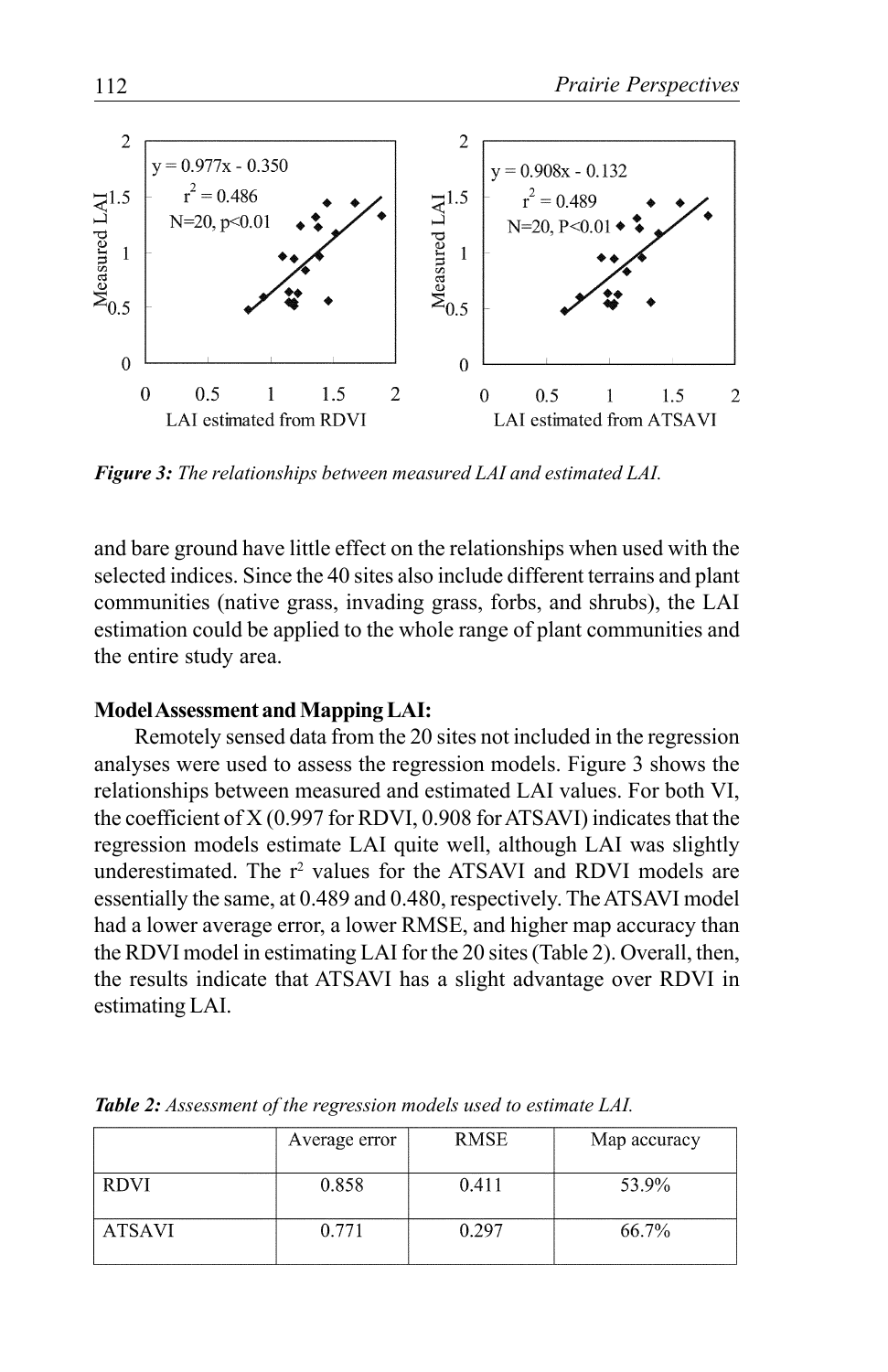

*Figure 4: LAI map produced from SPOT imagery using the ATSAVI-LAI regression model*

Thus, based on these results, we chose ATSAVI to develop the LAI map for the West Block of the GNP. In the final map product (Figure 4), the white color within the Park holdings represents low LAI values and lower vegetation. Light grey represents LAI values ranging from 1 to 2, which account for a majority of the Park area. Higher LAI values (2.0 - 3.5) are represented by dark grey and the highest LAI values associated with more vegetation cover are represented by the darkest tone. In general, areas with the highest LAI values are along the river banks and the lowest LAI values are towards the northwest part of the Park. The results are reasonable, given that the river banks have higher levels of moisture able to support more grass and that the sparsely vegetated badlands are located in the northwest

# **Conclusion**

In this study we selected two vegetation indices, ATSAVI and RDVI, to estimate LAI and to prepare an LAI map for the West Block of the Grasslands National Park, Saskatchewan, Canada. The results of the linear regressions demonstrated strong relationships between LAI as measured by a Plant Canopy Analyzer and the selected vegetation indices. Further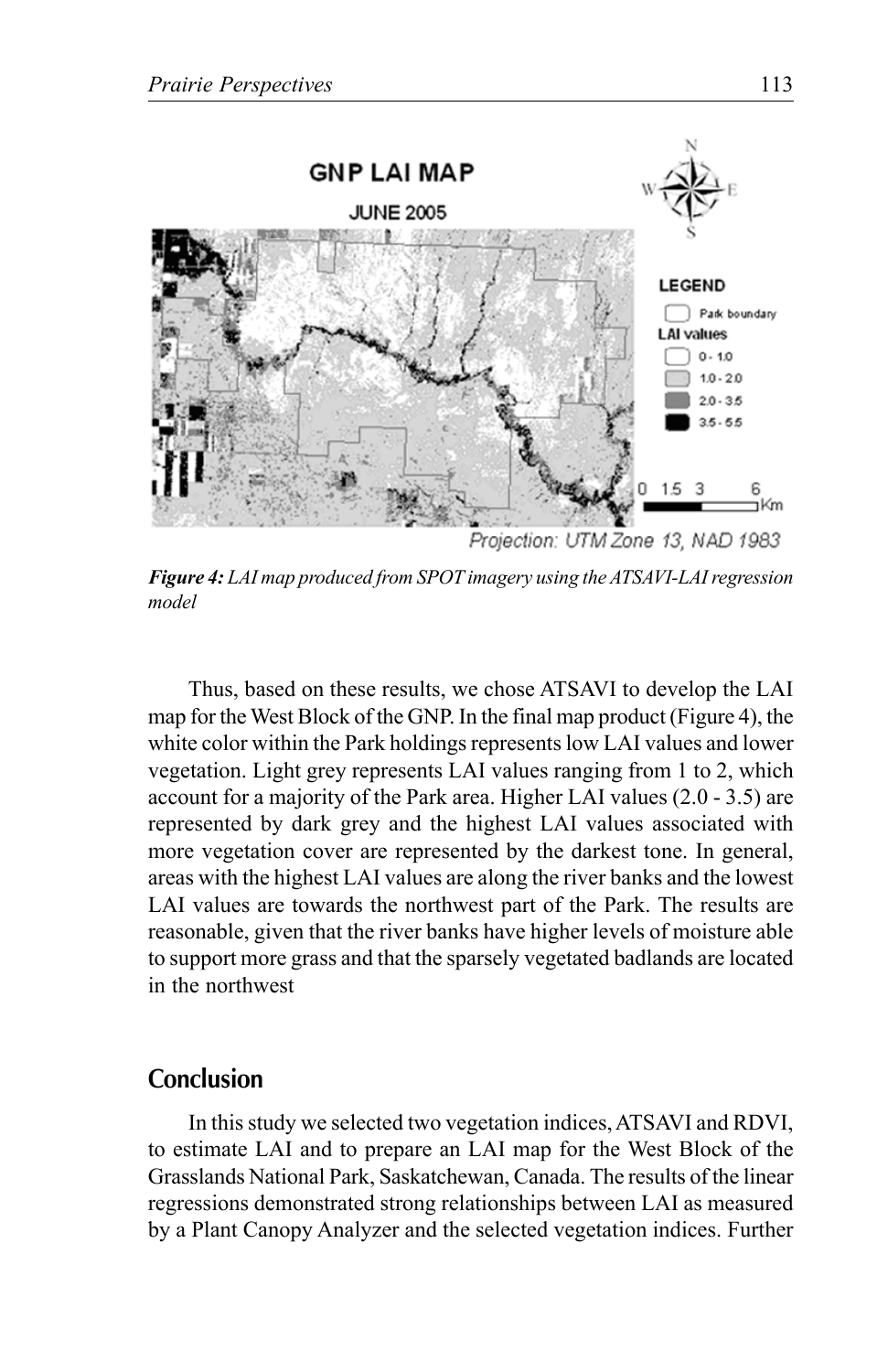assessment of the accuracy of the regression models indicated that for a Northern mixed grassland ecosystem, ATSAVI was better at estimating and mapping LAI than RDVI. The accuracy of the LAI map derived from ATSAVI was calculated to be 66.7% and this map represented quite well the spatial distribution of the vegetation. It was seen that the higher LAI values were along the river banks where there are higher levels of soil moisture for plant growth, and lower LAI values were produced towards the northwest part of the Park where there is more sloped and sparselyvegetated ground.

The study has demonstrated the feasibility of exploiting remote sensing data to provide park managers with landscape scale information on the spatial variation of a biophysical condition (*i.e.* LAI) of the grasslands. We believe that further applications of this study could benefit ecologists by helping to determine whether non-adaptive grazing management will ultimately result in overgrazing. Furthermore, wildfire management and prescribed burning programs could adopt LAI maps effectively, to update fuel load information for extensive rangelands. Conservation groups, government organizations, and managers in the Great Plains region could take advantage of LAI maps derived from imagery, to monitor important biophysical properties of the grasslands, for sustainable wildlife and critical habitat management.

# **Acknowledgements**

This study was supported by the Natural Sciences and Engineering Research Council of Canada (NSERC) and in part by the Parks Canada Species at Risk Recovery Action and Education Fund, a program supported by the National Strategy for the Protection of Species at Risk. The authors would like to thank Grasslands National Park, Parks Canada, for providing logistical support.

# **References**

- ASRAR, G., FUCHS, M., KANEMASU, E.T. and HATFIELD, J.L. 1984 'Estimating absorbed photosynthetic radiation and leaf area index from spectral reflectance in wheat' *Agron. J.* **76,** 300-306
- BADWAR, G.D., MACDONALD, R.B., HALL, F.G. and CARNES, J.G. 1986 'Spectral characterization of biophysical characteristics in a boreal forest: relationship between Thematic Mapper band reflectance and leaf area index for aspen' *IEEE Trans. Geosci. Remote Sens.* **GE-24,** 322-326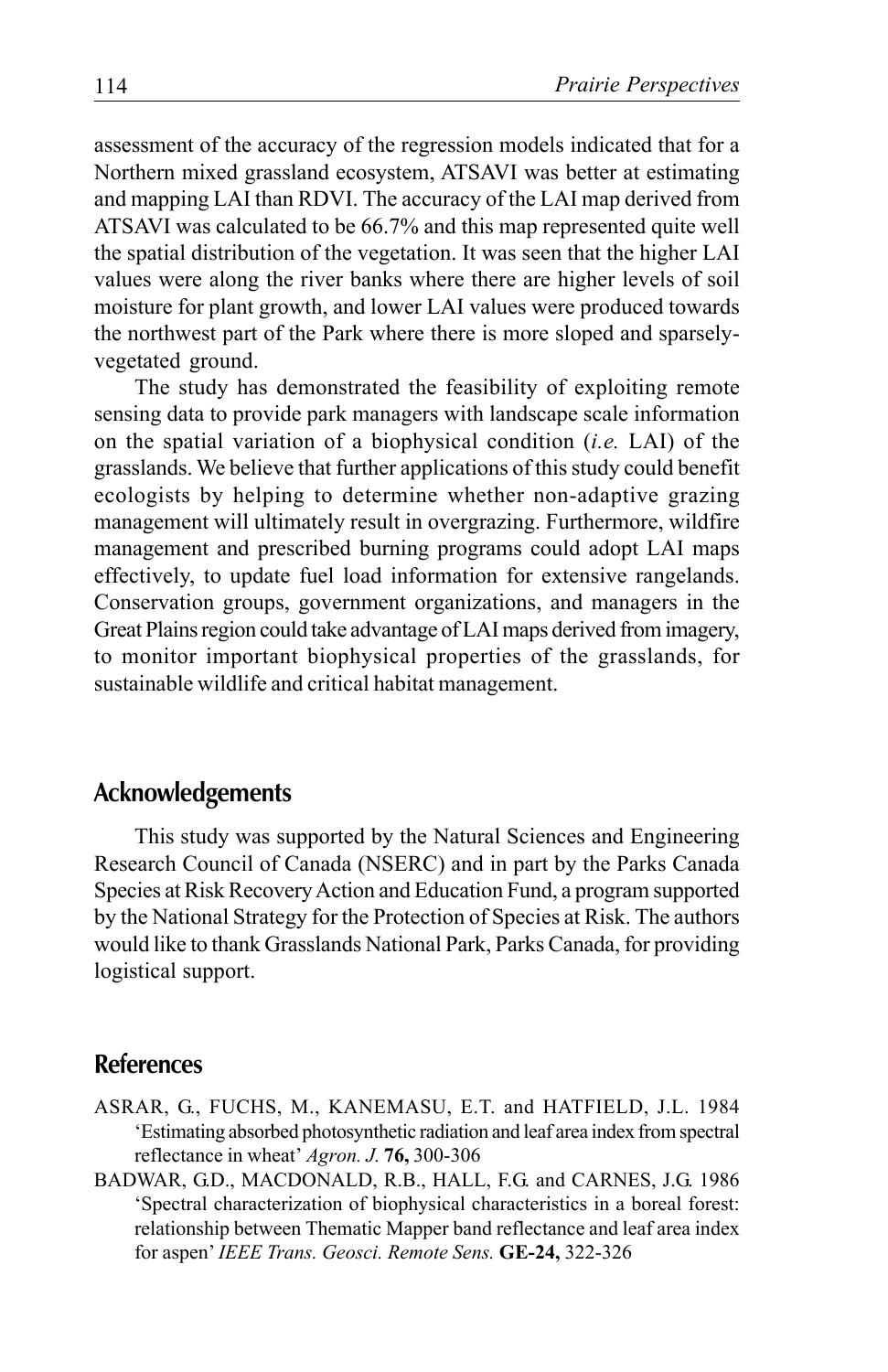- BARET, F. and GUYOT, G. 1991. 'Potentials and limits of vegetation indices for LAI and APAR assessment' *Remote Sens. Environ.* 35, 161-173
- BARET, F., JACQUEMOUD, S., GUYOT, G. and LEPRIEUR, C. 1992. 'Modeled analysis of the biophysical nature of spectral shifts and comparison with information content of broad bands' *Remote Sens. Environ,* 41, 133-142
- BRAGG, T.B. 1995. 'The Physical Environment of Great Plains Grasslands'. in *The Changing Prairie: North American Grasslands* ed A. Joern and K.H. Keeler, (New York: Oxford University Press) 49-81
- BURGESS, D.W. and PAIRMAN, D. 1997 'Bidirectional reflectance effects in NOAA AVHRR data' *Int. J. Remote Sens.* **18**, 2815-2825
- CHAVEZ, P.S., SLIDES, S.C. and ANDERSON, J.A. 1991 'Comparison of three different methods to merge Multiresolution and Multispectral data: Landsat TM and SPOT Panchromatic' *Photogrammetric Engineering & Remote Sensing* 57, 259-303
- CHEN, J.M. and CIHLAR, J. 1996 'Retrieving leaf area index of boreal conifer forests using Landsat TM images' *Remote Sens. Environ.* **55**, 153-162
- CLEVERS, J.G.P.W. 1989 'The application of a weighted infrared-red vegetation index for estimating leaf area index' *Remote Sens. Environ.* **29**, 25-37
- CURRAN, P.J. and WILLIAMSON, H.D. 1986 'Sample size for ground and remotely sensed data' *Remote Sens. Environ* 20, 31-41
- DEERING, D.W. 1989 'Field measurements of bidirectional reflectance' in *Theory and Applications of Optical Remote Sensing* ed G. Asrar (New York: John Wiley and Sons, Inc.) 14-65
- ENVIRONMENT CANADA 2000, National Climate Data and Information Archive. Available on line at: *<http://www.climate.weatheroffice.ec.gc.ca/ Welcome\_e.html>* (Accessed: 8 December, 2004)
- FASSNACHT, K.S., GOWER S.T., MACKENZIE, M.D., NORDHEIM,E.V. and LILLESAND, T.M. 1997 'Estimating the Leaf Area Index of North Central Wisconsin Forests Using the Landsat Thematic Mapper' *Remote Sens. Environ* 61, 229-245
- FASSNACHT, K.S., GOWER, S.T., NORMAN, J.M. and MCMIRTRIE, R.E. 1994 'A comparison of optical and direct methods in estimating foliage surface area in forests' *Agric. For. Meterol.* 71, 183-207
- FRIEDL, M.A., MICHAELSEN, J., DAVIS, F.W., WALKER, H. and SCHIMEL, D.S. 1994 'Estimating grassland biomass and leaf area index using ground and satellite data' *Int. J. Remote Sens.* **15**, 1401-1420
- GATES, D., KEEGAN, J.J., SCHLETER, J.C. and WEIDNER, V.R. 1965 'Spectral properties of plants' *Appl. Opt.* 4, 11-20
- GHOLZ, H.L. 1982 'Environmental limits on aboveground net primary production, leaf area, and biomass in vegetation zones of' the Pacific Northwest' *Ecology* 63, 469-481
- GOETZ, S.J. 1997 'Multi-sensor analysis of NDVI, surface temperature and biophysical variables at a mixed grassland site' *Int. J. Remote Sens.* **18**, 71-94
- GOWER, S.T., VOGT, K.A., and GRIER, C.C. 1992 'Carbon dynamics of Rocky Mountain Douglas-fir: influence of water ant nutrient availability' *Ecol. Monogr.* 62, 43-65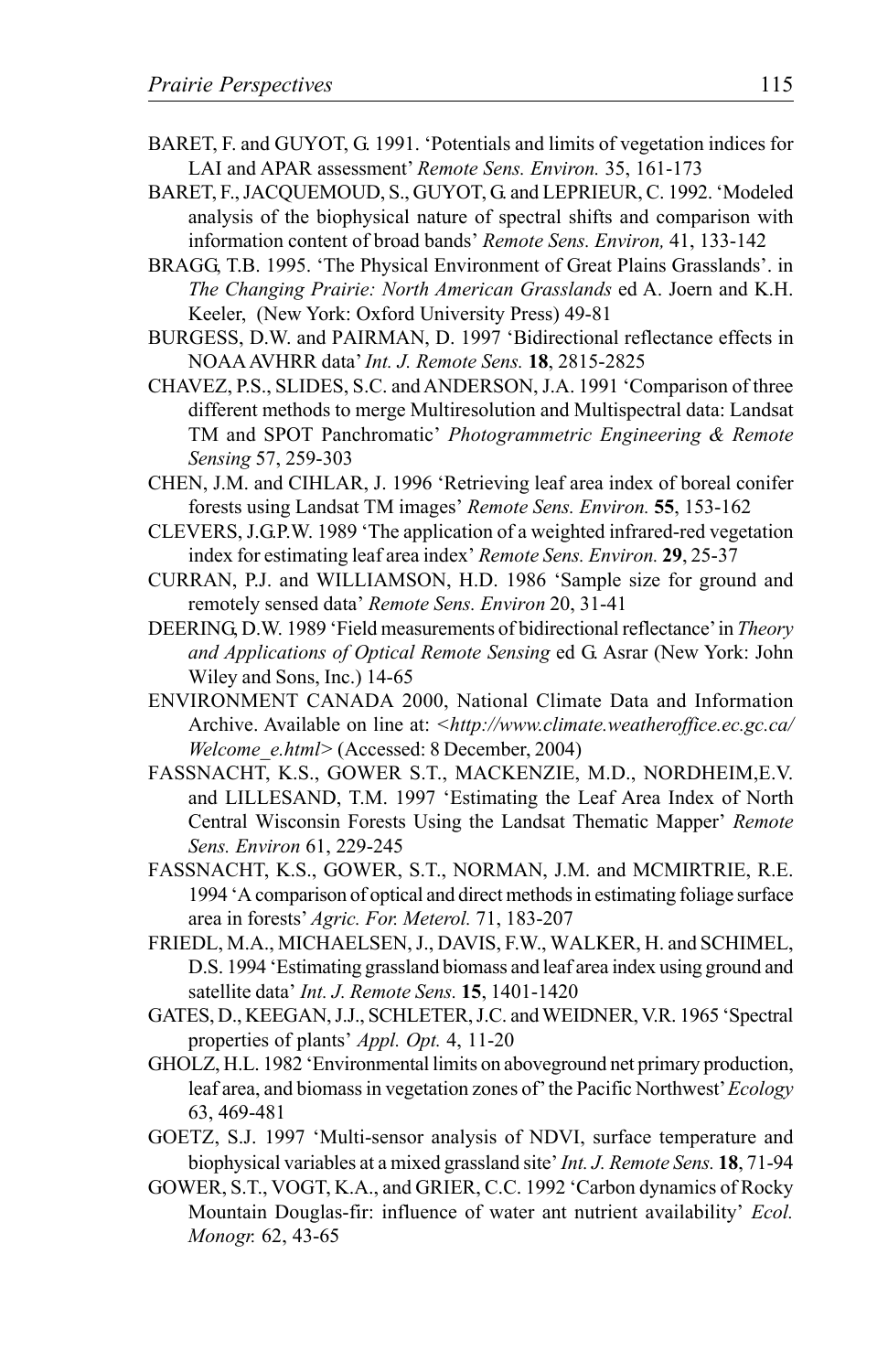- GRIER, C.C. and RUNNING, S.W. 1977, 'Leaf area of mature northwestern coniferous forests: relation to site water balance' *Ecology* 58, 893-899
- HABOUDANE, D., MILLER, J.R., PATTERY, E., ZARCO-TEJAD, P. J. and STRACHAN, I. B. 2004 'Hyperspectral vegetation indices and novel algorithms for predicting green LAI of crop canopies: Modeling and validation in the context of precision agriculture' *Remote Sens. Environ*, 90, 337-352
- He, Y., Guo, X., Wilmshurst, J. 2006 'Studying Mixed Grassland Ecosystems I: Suitable Hyperspectral Vegetation Indices' *Canadian Journal of Remote Sensing* 32, 98-107
- HOLBEN, B.N. and JUSTICE, C.O. 1980 'The topographic effect on spectral response from nadir-pointing sensors' *Photogrammetric Engineering and Remote Sensing* **46**, 1191
- HUETE, A.R. 1988 'A soil-adjusted vegetation index (SAVI)' *Remote Sens. Environ.* **25**, 295-309
- HUETE, A.R. 1989 'Soil influences in remotely sensed vegetation-canopy spectra' in *Theory and Applications of Optical Remote Sensing* ed G. Asrar (New York: John Wiley and Sons, Inc.) 107-141
- JORDAN, C.F. 1969 'Deviation of leaf-area index from quality of light on the forest floor' *Ecology* 50, 663-666
- KAUFMAN, Y.J. 1989 'The atmospheric effect n remote sensing and its correction' in *Theory and Applications of Optical Remote Sensing* ed G. Asrar (New York: John Wiley and Sons, Inc.) 336-428
- KIMES, D.S., NEWCOMB, W.W., TUCKER, C.J., ZONNEVELD, I.S., and VAN WIJNGAARDEN, W. 1985 'Directional reflectance factor distributions for cover types of Northern Africa' *Remote Sens. Environ.* **18**, 1-19
- LAW, B.E. and WARING, R.H. 1994 'Remote sensing of leaf area index and radiation intercepted by understory vegetation' *Ecol. Appl.* **4**, 272-279
- MCNAUGHTON, K.G. and JARVIS, P. G. 1983 'Predicting effects of vegetation changes on transpiration and evaporation' in *Water Deficits and Plant Growth* ed T.T. Kozlowski (London: Academic Press) 7, 1-47
- PERRY, C.R., JR. and LAUTENSCHLAGER. L.F. 1984, 'Functional equivalence of spectral vegetation indices' *Remote Sens. Environ* 13, 169-182
- PIERCE, L.L. and RUNNING, S.W. 1988, 'Rapid estimation of coniferous forest leaf area index using a portable integrating radiometer' *Ecology* 69, 1726-l 767
- PINTER, P.J., JR., KELLY, H.L., JR. and SCHNELL, S. 1987 'Spectral estimation of alfalfa biomass under conditions of variable cloud cover' *18th Conference of Agricultural and Forest Meteorology*, 15–18 September, Purdue University, W. Lafayette, IN, pp. 83-86
- QI, J., HUETE, A.R., MORAN, M.S., CHEHBOUNI, A. and JACKSON, R.D. 1993 'Interpretation of vegetation indices derived from multi-temporal SPOT images' *Remote Sens. Environ.* **44**, 89-101
- QI, J., KERR, Y.H., MORAN, M., WELTZ, S.M. HUETE, A.R., SOROOSHIAN, S. and BRYANT, R. 2000 'Leaf Area Index Estimates Using Remotely Sensed Data and BRDF Models in a Semiarid Region' *Remote Sens. Environ* 73, 18- 30